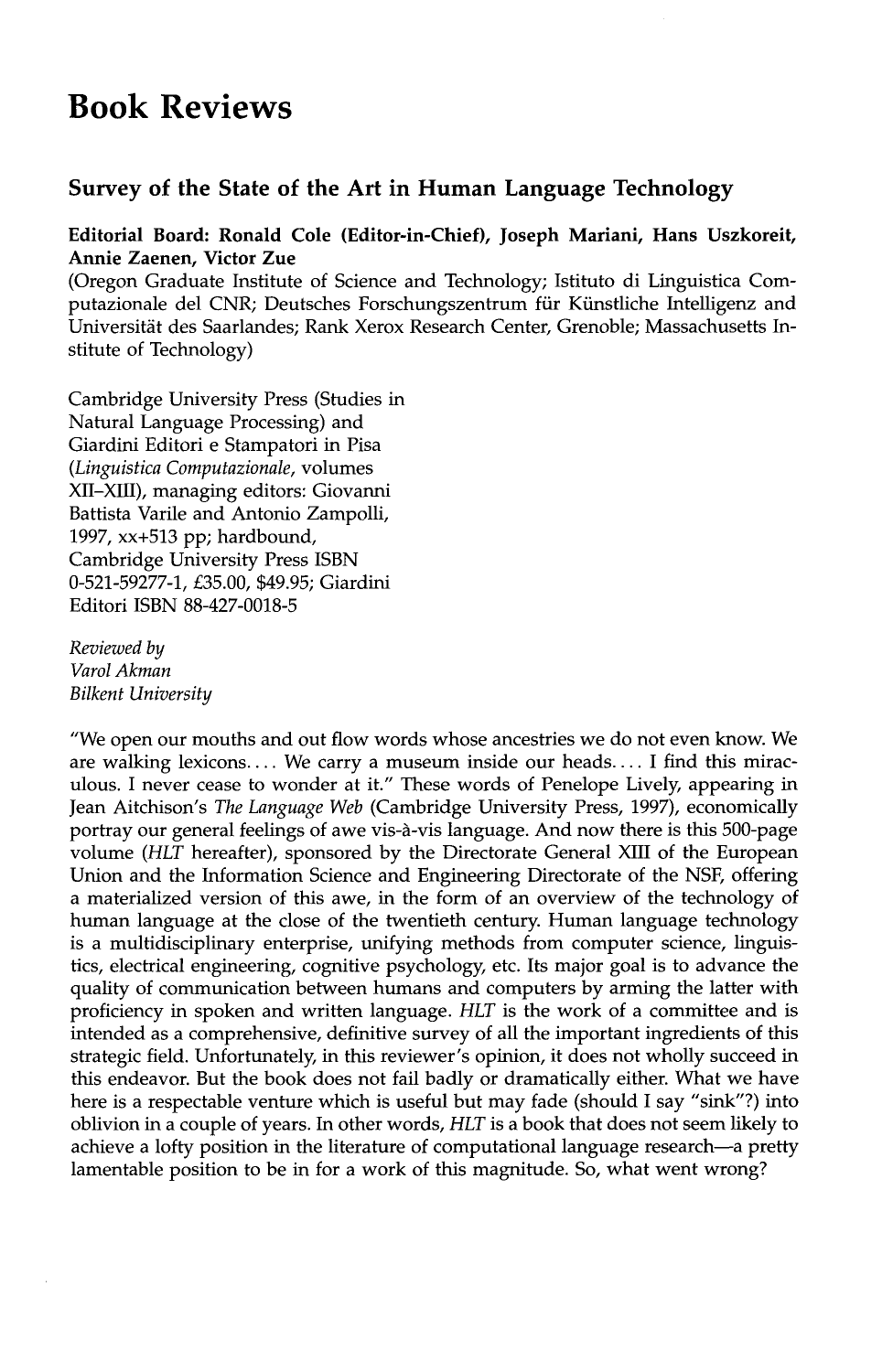Before I take up that question, let me note various points about *HLT,* including the fact that the complete book is available--or was available at the time of writing of this review---on the Web:<sup>1</sup> http://www.cse.ogi.edu/CSLU/HLTsurvey/HLTsurvey.html

Here is a list of the chapters:

- 1. Spoken Language Input (approx. 60 pp)
- 2. Written Language Input (approx. 30 pp)
- 3. Language Analysis and Understanding (approx. 45 pp)
- 4. Language Generation (approx. 25 pp)
- 5. Spoken Output Technologies (approx. 35 pp)
- 6. Discourse and Dialogue (approx. 25 pp)
- 7. Document Processing (approx. 25 pp)
- 8. Multilinguality (approx. 40 pp)
- 9. Multimodality (approx. 35 pp)
- 10. Transmission and Storage (approx. 15 pp)
- 11. Mathematical Methods (approx. 45 pp)
- 12. Language Resources (approx. 25 pp)
- 13. Evaluation (approx. 35 pp)

Each of these chapters opens with a profitable summary, written by an editorial board member and setting the stage for the more-detailed contributions (in the form of sections) that follow it. Each section deals with the major successes, methods, and research problems of a particular special topic. Just to give an impression of the degree of granularity for an average chapter, here is a breakdown of sections for Chapters 1, 3, and 6, respectively (excluding the chapter overviews and references):

- 1.2 Speech recognition
- 1.3 Signal representation
- 1.4 Robust speech recognition
- 1.5 HMM [Hidden Markov Model] methods in speech recognition
- 1.6 Language representation
- 1.7 Speaker recognition
- 1.8 Spoken language understanding

<sup>1</sup> Maybe this is considered typical nowadays (I know that The MIT Press also practices it for some books, albeit more carefully and sparingly) but I have some difficulty in understanding it. Surely, I would not mind-and in fact would regard it as an exalted effort-if the survey had only an electronic existence, without the imprint of such an estimable publisher as the Cambridge University Press. But *HLT* is published as a hardcover book, so I cannot help but raise the question: Who will buy this book if it is within the comfortable reach of every graduate student and professor? Libraries, maybe? Or research labs with dollars to disburse? Needless to say, these are queries for Cambridge University Press, not the editors of *HLT. In* any case, unless one has a weak spot for bound volumes, my suggestion, naturally, would be not to buy the book but to make liberal use of the Web version.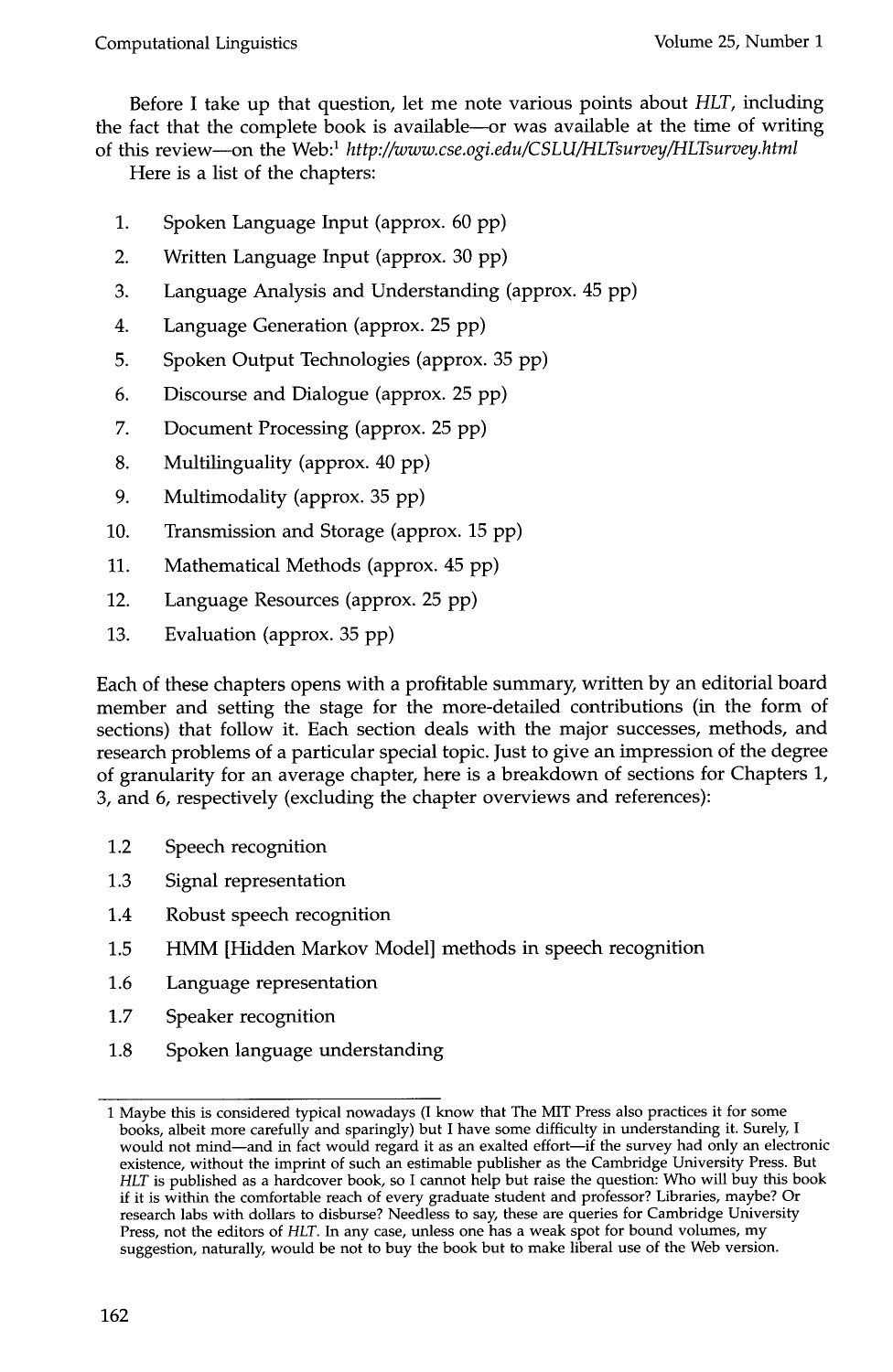- 3.2 Sub-sentential processing
- 3.3 Grammar formalisms
- 3.4 Lexicons for constraint-based grammars
- 3.5 Semantics
- 3.6 Sentence modeling and parsing
- 3.7 Robust parsing
- 6.2 Discourse modeling
- 6.3 Dialogue modeling
- 6.4 Spoken language dialogue

The full catalogue of contributors to *HLT* reads like *Who's Who in Language. A*  brief and clearly one-sided list reflecting my own research tastes (after all, there are about 100 authors) includes Annie Zaenen, Hans Uszkoreit, Lauri Karttunen, Fernando Pereira, Hans Kamp, Per-Kristian Halvorsen, Karen Sparck Jones, Martin Kay, Aravind Joshi, Ronald Kaplan, and Ken Church. The authority of the contributors is one aspect of this volume which no one need doubt; *HLT* is the product of some of the best minds actively toiling in the trenches.

With so many top-notch researchers contributing to this book, one would expect the outcome to be no less than breathtaking. Alas, this has not happened. What one has instead is a boring, run-of-the-mill product that would hardly impress a person having only a broad acquaintance with the fields of NLP and speech processing. In stark contrast, *A Companion to the Philosophy of Mind* (edited by Samuel Guttenplan, Blackwell, 1994), another big book of a similar nature written by the brightest philosophers of mind, and with which I am familiar, is regarded as a towering success in philosophy circles. So such projects sometimes do achieve their goals. To repeat my earlier question, what is the problem with *HLT?* 

The regrettable state of affairs regarding *HLT* is mainly due to two reasons. First, approximately 23% of the book is devoted to references. Another 13% is dedicated to a glossary, an author index (which does not miss the opportunity to misspell Chomsky's first name, in the tradition of Murphy), and a subject index. 2 To make a long story short, only less than two-thirds of the book promises any hope of presenting something of substance.

However, and this is my second point, of the approximately 75 sections a great majority are written in nontechnical language, glossing over the details. Clearly there are some good contributions but they are in the minority.<sup>3</sup> More often than not, what we have is a superficial review.<sup>4</sup> My impression is that the editors did not do their

<sup>2</sup> On a related note, Chapter 12 includes, obviously with good intentions, four pages of e-mail and home-page addresses for language resources such as written and spoken language corpora. The annoying thing about such time-sensitive material is that it is somewhat obsolete even at the time of galley proofs.

<sup>3</sup> I quite enjoyed the following sections: Robust speech recognition, HMM methods in speech recognition, Language representation, Sentence modeling and parsing, Dialogue modeling, (Human-aided) machine translation: A better future, Statistical modeling and classification, Parsing techniques. (This list is not exhaustive.)

<sup>4</sup> For example, I found the following sections to be of doubtful quality: Handwriting analysis, Grammar formalisms, Semantics, Discourse and dialogue (overview), Discourse modeling, Finite state technology, Written language corpora, and almost all parts of Chapter 13. (Again, this is not an exhaustive list.)